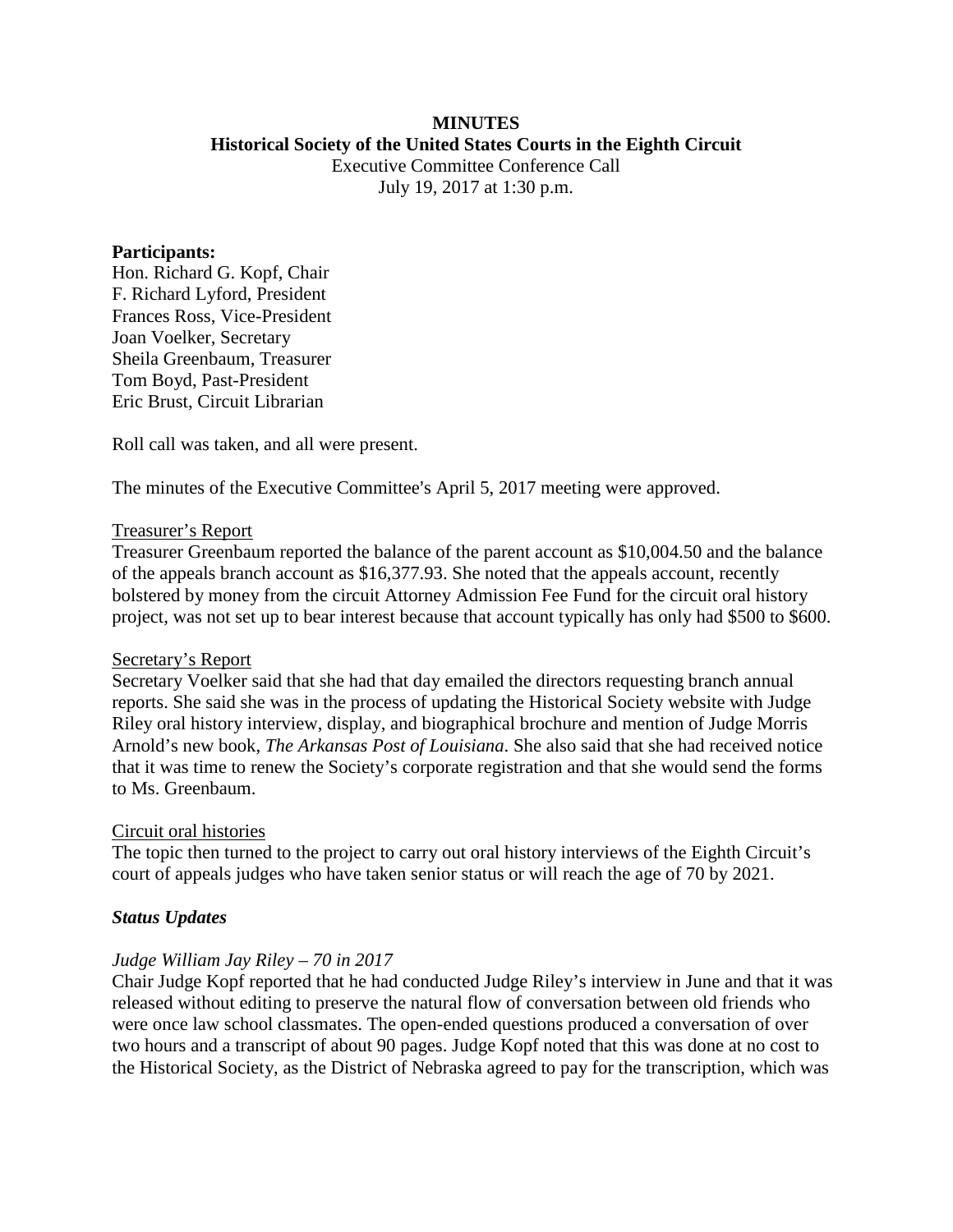the only cost. [The video and transcript are accessible on [Judge Riley's page](http://www.lb8.uscourts.gov/pubsandservices/histsociety/coa8.riley.html) of the Historical Society website: [http://www.lb8.uscourts.gov/pubsandservices/histsociety/coa8.riley.html.](http://www.lb8.uscourts.gov/pubsandservices/histsociety/coa8.riley.html)]

### *Judge Michael J. Melloy – Senior Status*

Mr. Lyford reported that Judge Melloy has agreed to do an oral history interview, to be conducted by Judge Ebinger.

### *Judge Roger L. Wollman – Age over 80*

Mr. Boyd reported that Judge Wollman was interviewed by Judge Hansen in June in the U.S. Courts Library. The interview lasted over two hours and captures a natural rapport and wonderful conversation between the two.

### *Judge Diana E. Murphy – Age over 80*

Mr. Boyd said that Judge Murphy was interviewed by Minnesota Associate Justice Margaret Chutich, her former law clerk, in December and that the U.S. Courts Library should receive a copy on disc soon. [The Library has received the disc.]

*Judge James B. Loken – Age over 70* Mr. Boyd said that he will approach Judge Loken to see if he would agree to be interviewed.

#### *Judge Pasco M. Bowman – Senior Status*

Mr. Brust reported that Millie Adams had approached Judge Bowman about his oral history interview but that he declined.

## *Judge Kermit E. Bye - Retired*

Mr. Brust said that Judge Bye was very receptive in December to some form of oral history but that he has not heard back since then.

#### 2018 Judicial Conference

President Lyford said that the 2018 conference will be held in Des Moines, with the general session falling on Thursday and Friday, August 16-17. He said that he would like to organize a social gathering of the Historical Society.

#### Other Items

#### *Nebraska*

Judge Kopf announced that the history of the District of Nebraska, 16 to 17 years in the making, is in the hands of the publisher and is going out for peer review. Peer reviewers are given six months, and then the manuscript goes through the academic editorial board. The book is planned as volume 1 of 2, with this volume covering the founding of the Court until 1933.

It was noted that the history of Arkansas took about 20 years to come to fruition. Given the hard work that goes into these publications, President Lyford suggested that the Historical Society set up a table displaying books done, such as court histories, Judge Arnold's books, etc., at the next conference so that all can see them.